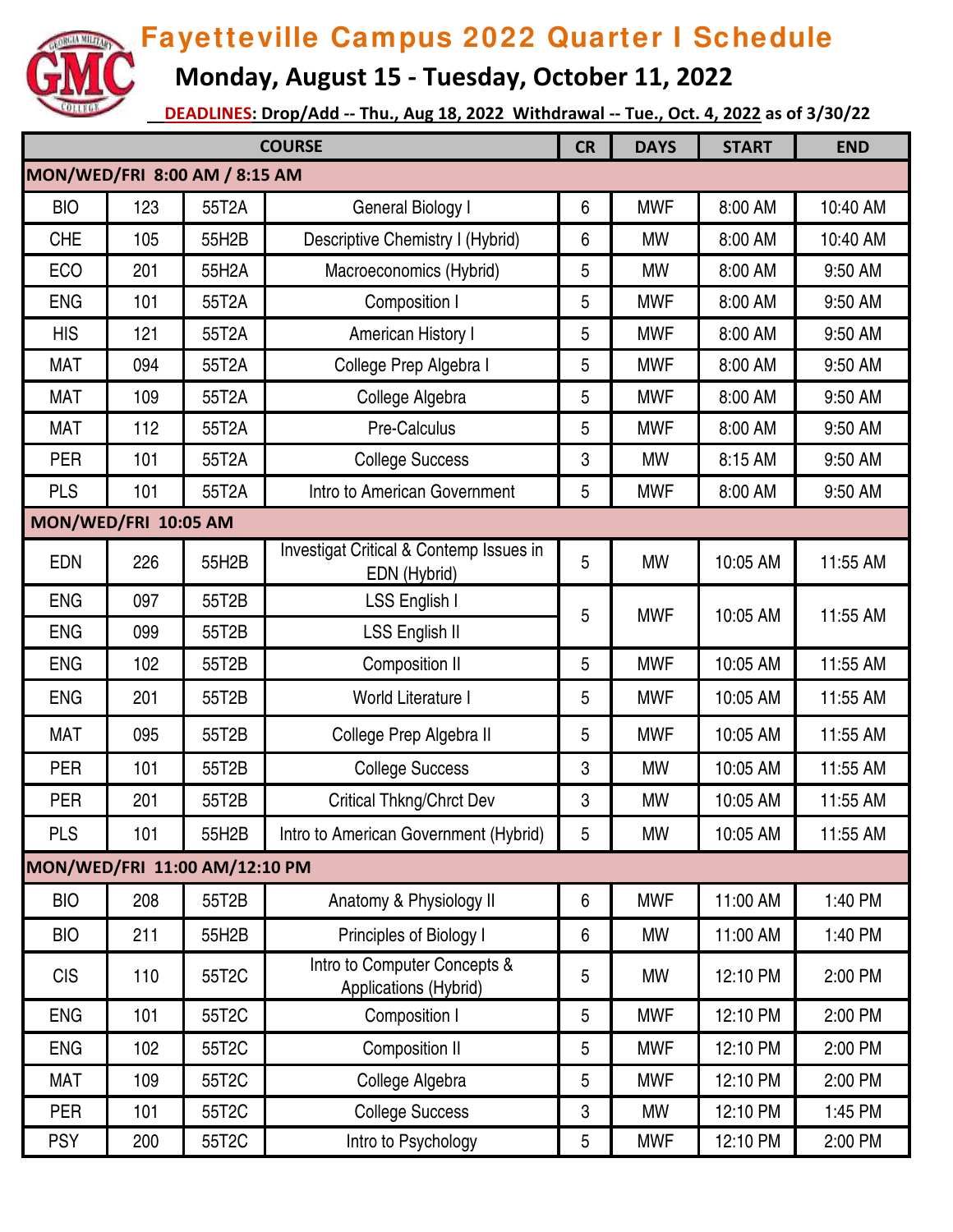

 **Monday, August 15 - Tuesday, October 11, 2022**

| <b>COURSE</b>                  |     |       | <b>CR</b>                             | <b>DAYS</b> | <b>START</b> | <b>END</b> |          |  |  |
|--------------------------------|-----|-------|---------------------------------------|-------------|--------------|------------|----------|--|--|
| MON/WED 2:00 PM/2:15 PM        |     |       |                                       |             |              |            |          |  |  |
| <b>HIS</b>                     | 122 | 55T2D | American History II                   | 5           | <b>MW</b>    | 2:15 PM    | 4:55 PM  |  |  |
| <b>PER</b>                     | 101 | 55T2D | <b>College Success</b>                | 3           | <b>MW</b>    | 2:15 PM    | 3:50 PM  |  |  |
| <b>RDG</b>                     | 099 | 55T2D | <b>LSS Reading</b>                    | 5           | <b>MW</b>    | 2:15 PM    | 4:55 PM  |  |  |
| MON/WED 5:30 PM                |     |       |                                       |             |              |            |          |  |  |
| <b>BIO</b>                     | 207 | 55T2E | Anatomy & Physiology I (Hybrid)       | 6           | <b>MW</b>    | 5:30 PM    | 8:10 PM  |  |  |
| <b>BUS</b>                     | 204 | 00S2E | <b>Business Communications</b>        | 5           | <b>MW</b>    | 5:30 PM    | 8:15 PM  |  |  |
| <b>ENG</b>                     | 101 | 55T2E | Composition I (Hybrid)                | 5           | M            | 5:30 PM    | 8:10 PM  |  |  |
| <b>ENG</b>                     | 102 | 55T2E | Composition II (Hybrid)               | 5           | W            | 5:30 PM    | 8:10 PM  |  |  |
| <b>PLS</b>                     | 101 | 55H2E | Intro to American Government (Hybrid) | 5           | M            | 5:30 PM    | 8:10 PM  |  |  |
| <b>TUE/THU 8:00AM / 9:00AM</b> |     |       |                                       |             |              |            |          |  |  |
| <b>BIO</b>                     | 124 | 55H2G | General Biology II (Hybrid)           | 6           | <b>TTh</b>   | 8:00 AM    | 10:40 AM |  |  |
| <b>BIO</b>                     | 299 | 55H2G | Microbiology (Hybrid)                 | 6           | <b>TTh</b>   | 8:00 AM    | 10:40 AM |  |  |
| COM                            | 201 | 55T2G | <b>Public Speaking</b>                | 5           | TTh          | 8:00 AM    | 10:40 AM |  |  |
| <b>ECO</b>                     | 202 | 002SH | Microeconomics (Hybrid)               | 5           | <b>TTh</b>   | 8:00 AM    | 9:50 AM  |  |  |
| <b>ENG</b>                     | 101 | 55H2G | Composition I (Hybrid)                | 5           | <b>TTh</b>   | 8:00 AM    | 9:50 AM  |  |  |
| <b>ENG</b>                     | 201 | 55T2G | World Literature I                    | 5           | <b>TTh</b>   | 8:00 AM    | 10:40 AM |  |  |
| <b>HIS</b>                     | 111 | 55H2G | <b>World Civilization I (Hybrid)</b>  | 5           | <b>TTh</b>   | 8:00 AM    | 9:50 AM  |  |  |
| <b>MAT</b>                     | 109 | 55H2G | College Algebra (Hybrid)              | 5           | TTh          | 8:00 AM    | 9:50 AM  |  |  |
| <b>MAT</b>                     | 200 | 55T2G | <b>Probability &amp; Statistics</b>   | 5           | TTh          | 8:00 AM    | 10:40 AM |  |  |
| <b>PER</b>                     | 101 | 55T2G | <b>College Success</b>                | 3           | <b>TTh</b>   | 9:00 AM    | 10:40 AM |  |  |
| TUE/THU 11:00 AM / 12:00 PM    |     |       |                                       |             |              |            |          |  |  |
| <b>BIO</b>                     | 123 | 55H2J | General Biology I (Hybrid)            | 6           | <b>TTh</b>   | 11:00 AM   | 1:40 PM  |  |  |
| <b>BIO</b>                     | 207 | 55H2J | Anatomy & Physiology I (Hybrid)       | 6           | <b>TTh</b>   | 11:00 AM   | 1:40 PM  |  |  |
| <b>ENG</b>                     | 101 | 55T2J | Composition I                         | 5           | TTh          | 11:00 AM   | 1:40 PM  |  |  |
| <b>ENG</b>                     | 102 | 55T2J | Composition II                        | 5           | <b>TTh</b>   | 11:00 AM   | 1:40 PM  |  |  |
| <b>HIS</b>                     | 121 | 55T2J | American History I                    | 5           | <b>TTh</b>   | 11:00 AM   | 1:40 PM  |  |  |
| <b>MAT</b>                     | 109 | 55T2J | College Algebra                       | 5           | <b>TTh</b>   | 11:00 AM   | 1:40 PM  |  |  |
| <b>MUS</b>                     | 194 | 55T2J | Music Appreciation                    | 5           | TTh          | 11:00 AM   | 1:40 PM  |  |  |
| PER                            | 101 | 55T2J | <b>College Success</b>                | 3           | <b>TTh</b>   | 11:00 AM   | 12:35 PM |  |  |
| <b>PLS</b>                     | 101 | 55T2J | Intro to American Government          | 5           | <b>TTh</b>   | 11:00 AM   | 1:40 PM  |  |  |
| <b>PSY</b>                     | 203 | 55T2J | Human Growth & Development            | 5           | TTh          | 11:00 AM   | 1:40 PM  |  |  |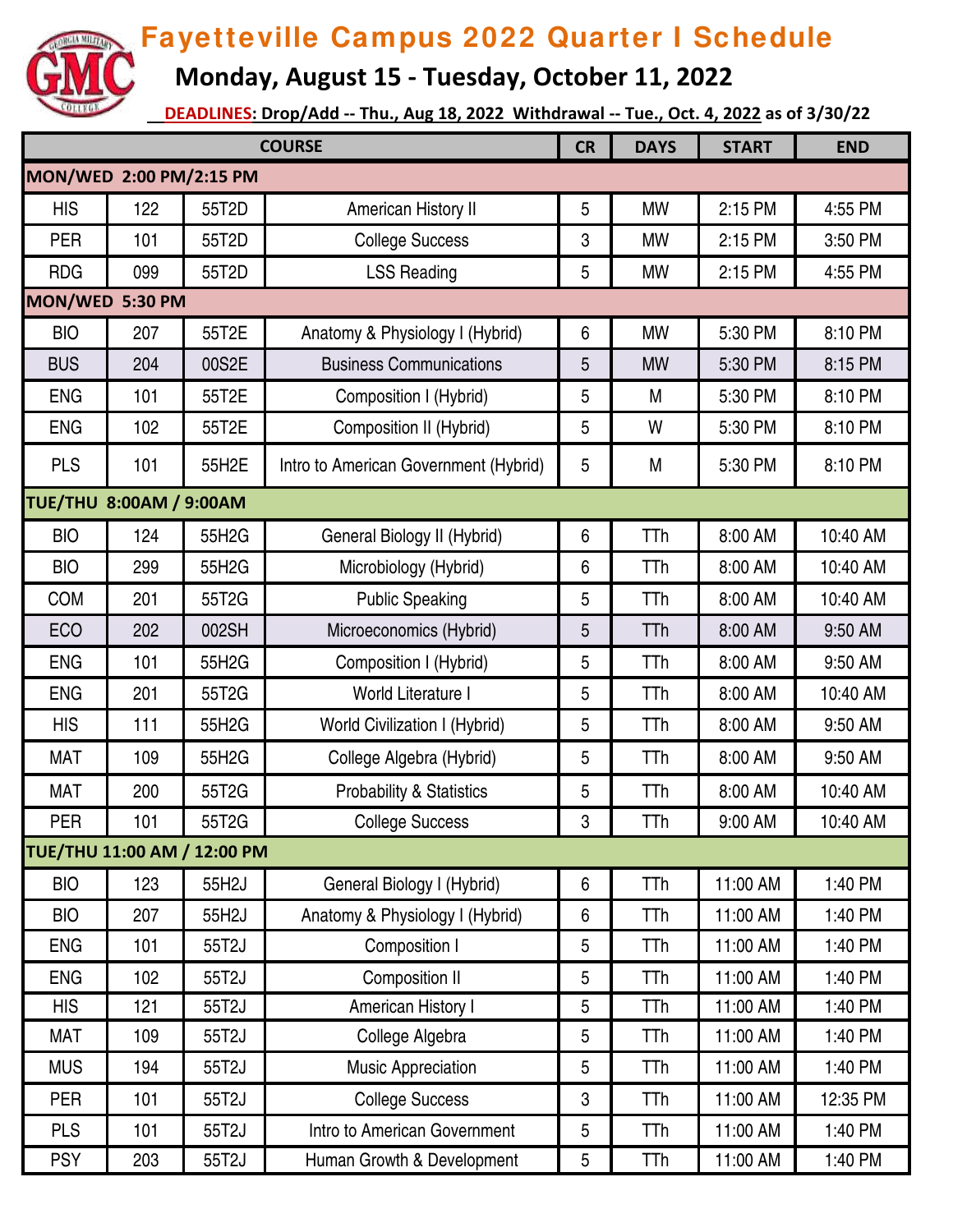

 **Monday, August 15 - Tuesday, October 11, 2022**

| <b>COURSE</b>             |     |       | <b>CR</b>                                                          | <b>DAYS</b>    | <b>START</b>  | <b>END</b> |          |  |
|---------------------------|-----|-------|--------------------------------------------------------------------|----------------|---------------|------------|----------|--|
| TUE/THU 2:15 PM / 2:30 PM |     |       |                                                                    |                |               |            |          |  |
| <b>BUS</b>                | 101 | 55H2L | Financial Literacy (Hybrid)                                        | $\overline{2}$ | T             | 2:15 PM    | 3:50 PM  |  |
| <b>MAT</b>                | 109 | 55T2L | College Algebra                                                    | 5              | TTh           | 2:15 PM    | 4:55 PM  |  |
| <b>PER</b>                | 101 | 55T2L | <b>College Success</b>                                             | 3              | TTh           | 2:15 PM    | 3:50 PM  |  |
| <b>PER</b>                | 201 | 55T2L | <b>Critical Thkng/Chrct Dev</b>                                    | 3              | TTh           | 2:15 PM    | 3:50 PM  |  |
| <b>PLS</b>                | 101 | 55T2L | Intro to American Government                                       | 5              | TTh           | 2:15 PM    | 4:55 PM  |  |
| <b>PSY</b>                | 207 | 00S2L | Educational Psychology (Hybrid)                                    | 5              | <b>TTh</b>    | 2:00 PM    | 4:40 PM  |  |
| TUE/THU 5:30 PM           |     |       |                                                                    |                |               |            |          |  |
| <b>ACC</b>                | 201 | 55H2N | Accounting I (Hybrid)                                              | 5              | Th            | 6:00 PM    | 8:40 PM  |  |
| <b>BIO</b>                | 123 | 55H2N | General Biology I (Hybrid)                                         | 6              | TTh           | 5:30 PM    | 8:10 PM  |  |
| <b>HIS</b>                | 122 | 55H2N | American History II (Hybrid)                                       | 5              | $\mathsf T$   | 5:30 PM    | 8:10 PM  |  |
| <b>SPA</b>                | 101 | 00S2H | Elementary Spanish I (Hybrid)                                      | 5              | Τ             | 5:30 PM    | 8:15 PM  |  |
| <b>FRIDAY</b>             |     |       |                                                                    |                |               |            |          |  |
| <b>PER</b>                | 101 | 55H2C | <b>College Success (Hybrid)</b>                                    | 3              | F             | 12:10 PM   | 2:00 PM  |  |
| <b>SATURDAY</b>           |     |       |                                                                    |                |               |            |          |  |
| <b>ART</b>                | 194 | 55H2U | Art Appreciation (Hybrid)<br>Sa 8/20, 9/10, 9/24, 10/8             | 5              | Sa            | 9:00 AM    | 3:00 PM  |  |
| <b>BIO</b>                | 103 | 55H2U | Medical Terminology (Hybrid)<br>Sa 8/20, 9/10, 10/8                | $\overline{2}$ | Sa            | 10:00 AM   | 1:00 PM  |  |
| <b>CIS</b>                | 120 | 55H2U | Intro to Computer Science (Hybrid)<br>Sa 8/20, 9/10, 9/24, 10/8    | 5              | Sa            | 9:00 AM    | 3:00 PM  |  |
| <b>COM</b>                | 201 | 00S2H | Public Speaking (Hybrid)<br>Sa 8/20, 9/10, 9/24 10/8               | 5              | <b>SA</b>     | 9:00 AM    | 3:00 PM  |  |
| <b>HPE</b>                | 202 | 55H2U | First Aid & Emergency Care (Hybrid)<br>Sa 8/20, 9/10, 10/8         | 3              | Sa            | 9:00 AM    | 2:00 PM  |  |
|                           |     |       | Remote Learning (taught at the times listed but remotely via Zoom) |                |               |            |          |  |
| <b>ACC</b>                | 201 | 00121 | <b>Principles of Accounting I</b>                                  | $\overline{5}$ | <b>MTWTHF</b> | 12:00 PM   | 12:50 PM |  |
| <b>ACC</b>                | 201 | 0040H | Principles of Accounting I (Hybrid)                                | 5              | <b>TWTH</b>   | 10:40 AM   | 11:45 AM |  |
| <b>ACC</b>                | 202 | 0009H | Principles of Accounting II (Hybrid)                               | 5              | M             | 8:05 PM    | 10:50 PM |  |
| ART                       | 194 | 0021H | Art Appreciation                                                   | 5              | S             | 11:20 AM   | 2:30 PM  |  |
| <b>ART</b>                | 196 | 0021H | Drawing I                                                          | 5              | S             | 8:00 AM    | 11:10 AM |  |
| <b>BIO</b>                | 103 | 00120 | <b>Medical Terminology</b>                                         | $\overline{2}$ | Τ             | 8:05 PM    | 10:10 PM |  |
| <b>BIO</b>                | 105 | 00402 | <b>Environmental Studies</b>                                       | 5              | <b>MTWTHF</b> | 8:00 AM    | 9:05 AM  |  |
| <b>BIO</b>                | 111 | 0040H | Introduction to Pharmacology (Hybrid)                              | 5              | ${\sf S}$     | 9:00 AM    | 12:00 PM |  |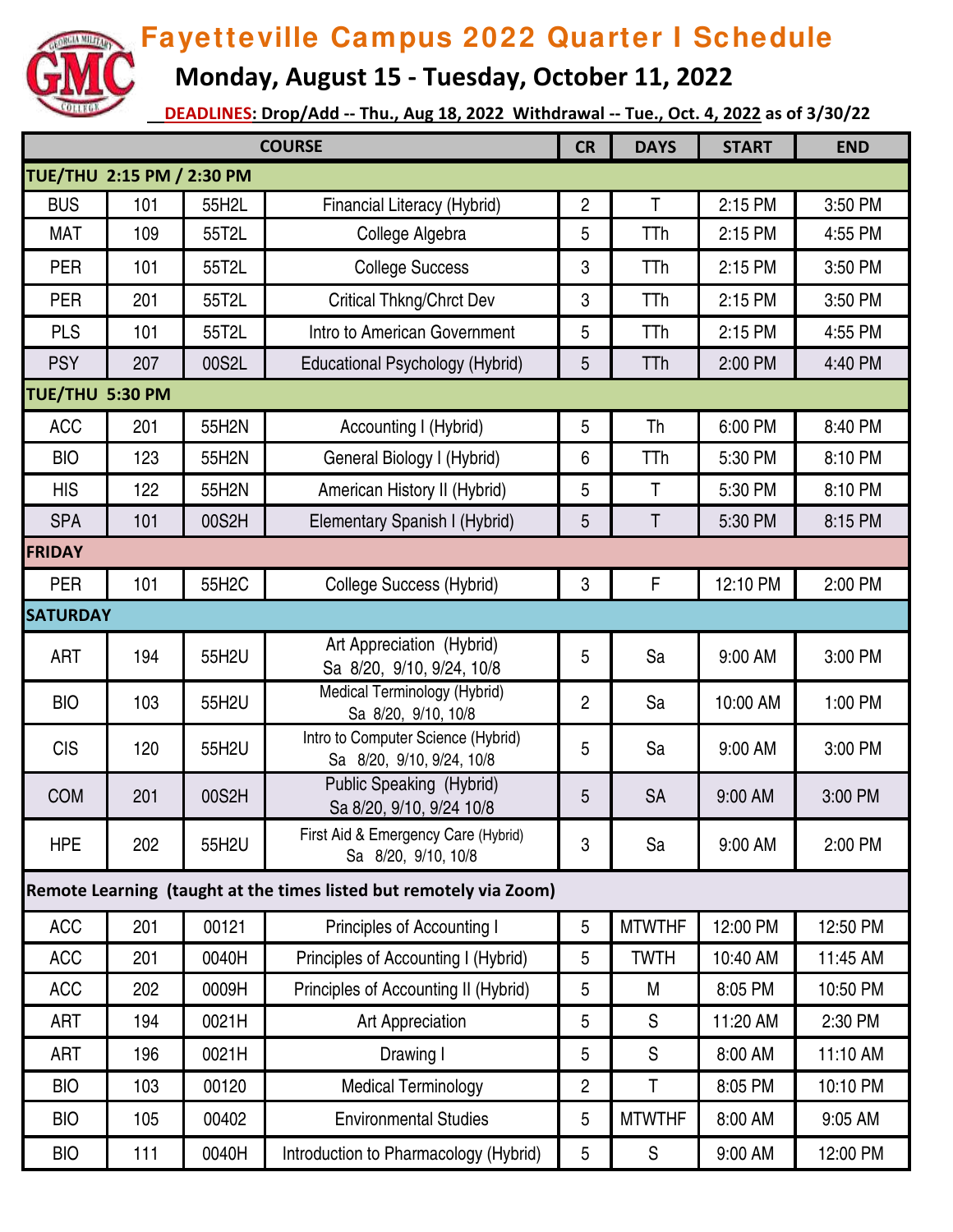

 **Monday, August 15 - Tuesday, October 11, 2022**

| <b>COURSE</b>                                                      |      |       |                                             | <b>CR</b> | <b>DAYS</b>   | <b>START</b> | <b>END</b> |  |  |
|--------------------------------------------------------------------|------|-------|---------------------------------------------|-----------|---------------|--------------|------------|--|--|
| Remote Learning (taught at the times listed but remotely via Zoom) |      |       |                                             |           |               |              |            |  |  |
| <b>BIO</b>                                                         | 123  | 0009H | General Biology I (Hybrid)                  | $6\,$     | <b>MW</b>     | 5:20 PM      | 8:00 PM    |  |  |
| <b>BIO</b>                                                         | 124  | 0002H | General Biology II (Hybrid)                 | 6         | W             | 9:10 AM      | 1:50 PM    |  |  |
| <b>BIO</b>                                                         | 140  | 00114 | Forensic Biotechnology                      | 6         | <b>TTH</b>    | 1:20 PM      | 5:15 PM    |  |  |
| <b>BIO</b>                                                         | 207  | 0010H | Human Anatomy and Physiology I<br>(Hybrid)  | 6         | M             | 5:20 PM      | 10:25 PM   |  |  |
| <b>BIO</b>                                                         | 208  | 0013H | Human Anatomy and Physiology II<br>(Hybrid) | 6         | TTH           | 10:40 AM     | 1:20 PM    |  |  |
| <b>BSM</b>                                                         | 310  | 0041H | Managerial Accounting (Hybrid)              | 5         | <b>TTH</b>    | 5:20 PM      | 7:00 PM    |  |  |
| <b>BSM</b>                                                         | 315  | 00415 | <b>Advanced Business Communications</b>     | 5         | <b>TTH</b>    | 5:20 PM      | 8:00 PM    |  |  |
| <b>BSM</b>                                                         | 320  | 00418 | <b>Organizational Behavior</b>              | 5         | <b>TTH</b>    | 8:05 PM      | 10:45 PM   |  |  |
| <b>BSM</b>                                                         | 330  | 00415 | Human Resources Management                  | 5         | <b>TTH</b>    | 5:20 PM      | 8:00 PM    |  |  |
| <b>BSM</b>                                                         | 440  | 00415 | <b>International Business</b>               | 5         | <b>MW</b>     | 5:20 PM      | 8:00 PM    |  |  |
| <b>BSM</b>                                                         | 498  | 00S30 | Sam Capstone Project (Hyrbid)               | 5         | S             | 8:00 AM      | 1:15 PM    |  |  |
| <b>BUS</b>                                                         | 204  | 00S2E | <b>Business Communications</b>              | 5         | <b>MW</b>     | 5:30 PM      | 8:15 PM    |  |  |
| <b>BUS</b>                                                         | 206A | 0040H | Legal Environment of Business (Hybrid)      | 5         | <b>MWF</b>    | 8:00 AM      | 9:05 AM    |  |  |
| <b>CIS</b>                                                         | 210  | 00405 | Principles of Computer Programming I        | 5         | <b>MTWTHF</b> | 11:50 AM     | 12:55 PM   |  |  |
| <b>CIS</b>                                                         | 220  | 00407 | Data Systems Analysis & Design              | 5         | <b>MTWTHF</b> | 1:00 PM      | 2:05 PM    |  |  |
| <b>COM</b>                                                         | 201  | 0004H | <b>Public Speaking (Hybrid)</b>             | 5         | M             | 10:40 AM     | 1:50 PM    |  |  |
| <b>COM</b>                                                         | 201  | 0040H | Public Speaking (Hybrid)                    | 5         | T             | 5:20 PM      | 8:00 PM    |  |  |
| <b>COM</b>                                                         | 201  | 00S2H | <b>Public Speaking (Hybrid)</b>             | 5         | ${\mathsf S}$ | 9:00 AM      | 3:00 PM    |  |  |
| <b>COM</b>                                                         | 220  | 0034H | Interpersonal Communication (Hyrbid)        | 5         | TTH           | 10:50 AM     | 11:55 AM   |  |  |
| <b>CRJ</b>                                                         | 100  | 00405 | Introduction to Criminal Justice            | 5         | <b>MTWTHF</b> | 11:50 AM     | 12:55 PM   |  |  |
| <b>CRJ</b>                                                         | 200  | 00403 | Introduction to Criminology                 | 5         | <b>MTWTHF</b> | 9:15 AM      | 10:20 AM   |  |  |
| ECO                                                                | 202  | 00S2H | Microeconomics (Hybrid)                     | 5         | TTH           | 8:00 AM      | 9:50 AM    |  |  |
| <b>ENG</b>                                                         | 97   | 00404 | Learning Support Services English I         | 5         | <b>MTWTHF</b> | 10:40 AM     | 11:40 AM   |  |  |
| <b>ENG</b>                                                         | 99   | 00404 | Learning Support Services English II        | 5         | <b>MTWTHF</b> | 10:40 AM     | 11:40 AM   |  |  |
| <b>ENG</b>                                                         | 101  | 0033H | Composition I (Hybrid)                      | 5         | MW            | 9:35 AM      | 10:40 AM   |  |  |
| <b>ENG</b>                                                         | 101  | 0044H | Composition I (Hybrid)                      | 5         | TTH           | 5:15 PM      | 6:35 PM    |  |  |
| <b>ENG</b>                                                         | 102  | 0040H | Composition II (Hybrid)                     | 5         | М             | 5:20 PM      | 8:00 PM    |  |  |
| <b>ENG</b>                                                         | 201  | 0032H | World Literature I (Hyrbid)                 | 5         | MW            | 8:20 AM      | 9:25 AM    |  |  |
| <b>ENG</b>                                                         | 201  | 0040H | World Literature I (Hyrbid)                 | 5         | W             | 5:20 PM      | 8:00 PM    |  |  |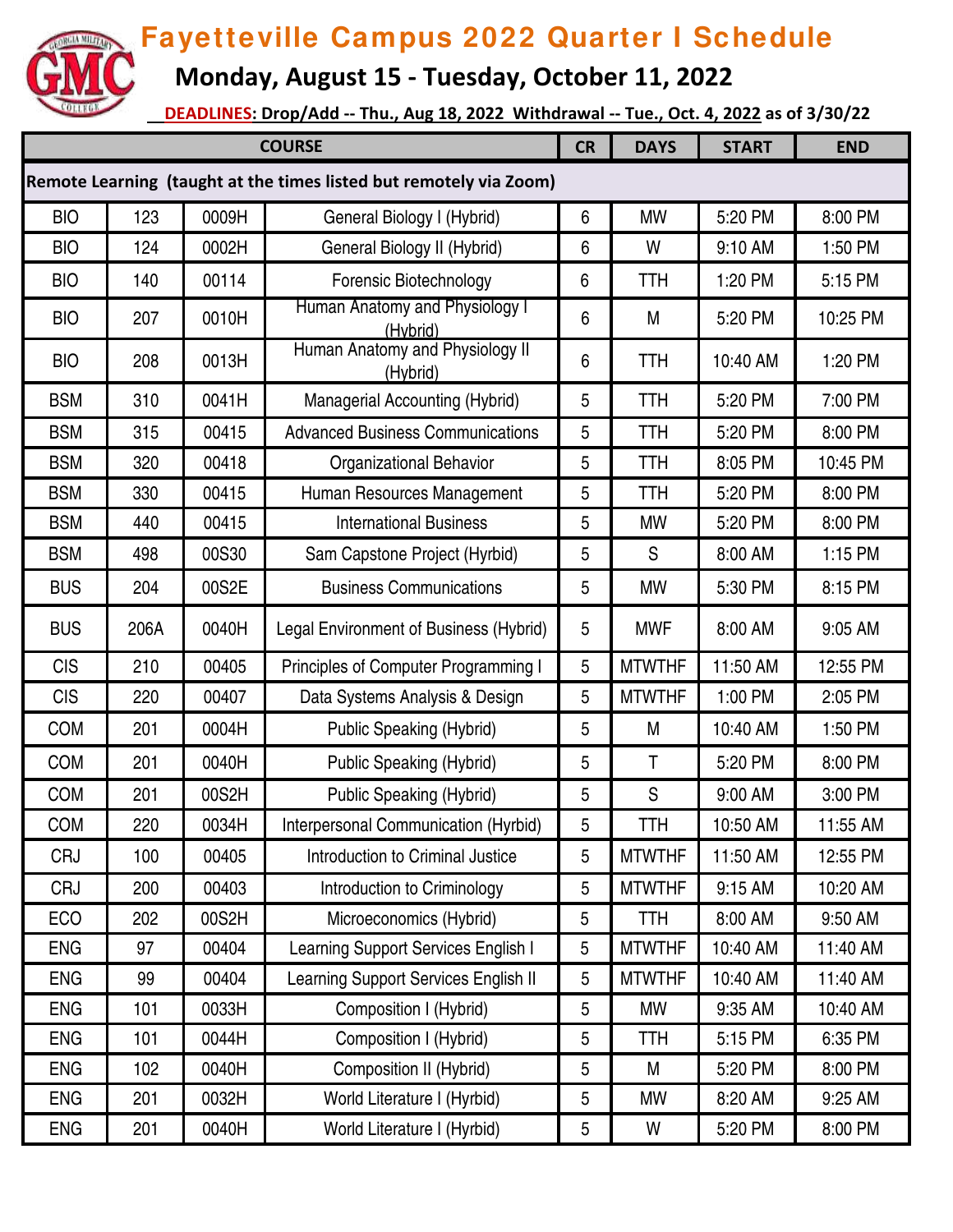

 **Monday, August 15 - Tuesday, October 11, 2022**

| <b>COURSE</b>                                                      |     |       |                                                              | <b>CR</b> | <b>DAYS</b>   | <b>START</b> | <b>END</b> |  |  |
|--------------------------------------------------------------------|-----|-------|--------------------------------------------------------------|-----------|---------------|--------------|------------|--|--|
| Remote Learning (taught at the times listed but remotely via Zoom) |     |       |                                                              |           |               |              |            |  |  |
| <b>ENG</b>                                                         | 210 | 0040H | Creative Writing (Hyrbid)                                    | 5         | <b>TWTH</b>   | 1:00 PM      | 2:05 PM    |  |  |
| <b>HIS</b>                                                         | 113 | 00402 | <b>World Civilization II</b>                                 | 5         | <b>MTWTHF</b> | 8:00 AM      | 9:05 AM    |  |  |
| <b>HIS</b>                                                         | 121 | 0035H | American History I (Hyrbid)                                  | 5         | <b>TTH</b>    | 12:05 PM     | 1:10 PM    |  |  |
| <b>HSE</b>                                                         | 299 | 00S11 | <b>Terrorism and International Crime</b>                     | 5         | <b>TTH</b>    | 5:30 PM      | 8:10 PM    |  |  |
| <b>HSE</b>                                                         | 300 | 00404 | <b>Emergency Management Response</b>                         | 5         | <b>MTWTHF</b> | 10:40 AM     | 11:45 AM   |  |  |
| <b>HSE</b>                                                         | 460 | 00415 | Politics of Europe & Homeland Security                       | 5         | <b>MW</b>     | 5:20 PM      | 8:00 PM    |  |  |
| <b>KIN</b>                                                         | 200 | 00091 | Introduction to Kinesiology                                  | 5         | <b>MTWTHF</b> | 9:15 AM      | 10:20 AM   |  |  |
| <b>KIN</b>                                                         | 200 | 00121 | Introduction to Kinesiology                                  | 5         | <b>MTWTH</b>  | 11:55 AM     | 1:00 PM    |  |  |
| <b>KIN</b>                                                         | 210 | 00101 | <b>Structural Kinesiology</b>                                | 5         | <b>MTWTHF</b> | 10:40 AM     | 11:45 AM   |  |  |
| <b>MAT</b>                                                         | 94  | 00403 | College Prep Algebra I                                       | 5         | <b>MTWTHF</b> | 9:15 AM      | 10:20 AM   |  |  |
| <b>MAT</b>                                                         | 109 | 00322 | College Algebra                                              | 5         | <b>MTWTHF</b> | 9:35 AM      | 10:40 AM   |  |  |
| <b>MAT</b>                                                         | 109 | 00401 | College Algebra                                              | 5         | <b>MW</b>     | 5:20 PM      | 8:00 PM    |  |  |
| <b>MAT</b>                                                         | 112 | 00331 | Precalculus                                                  | 5         | <b>MTWTHF</b> | 9:35 AM      | 10:40 AM   |  |  |
| <b>MAT</b>                                                         | 200 | 0036H | <b>Applied Statistics (Hybrid)</b>                           | 5         | <b>MW</b>     | 1:15 PM      | 2:35 PM    |  |  |
| <b>MAT</b>                                                         | 200 | 00441 | <b>Applied Statistics</b>                                    | 5         | <b>TTH</b>    | 5:20 PM      | 8:00 PM    |  |  |
| <b>MAT</b>                                                         | 201 | 0034H | Calculus I                                                   | 6         | <b>MTWTHF</b> | 10:50 AM     | 11:55 AM   |  |  |
| <b>MGT</b>                                                         | 210 | 0040H | Introduction to Management &<br><b>Organization (Hyrbid)</b> | 5         | W             | 5:20 PM      | 8:00 PM    |  |  |
| <b>MUS</b>                                                         | 194 | 00403 | <b>Music Appreciation</b>                                    | 5         | <b>MTWTHF</b> | 9:15 AM      | 10:20 AM   |  |  |
| <b>NTR</b>                                                         | 110 | 00S01 | Nutrition (Hyrbid)                                           | 5         | <b>MW</b>     | 8:00 AM      | 9:50 AM    |  |  |
| <b>NTR</b>                                                         | 110 | 00S09 | Nutrition (Hyrbid)                                           | 5         | T             | 5:30 PM      | 8:15 PM    |  |  |
| <b>PBH</b>                                                         | 305 | 00415 | Research Methods in Health Sciences                          | 5         | <b>MW</b>     | 5:20 PM      | 8:00 PM    |  |  |
| PER                                                                | 101 | 00418 | <b>College Success</b>                                       | 3         | <b>MW</b>     | 8:05 PM      | 9:40 PM    |  |  |
| PLG                                                                | 120 | 00S09 | Legal Research and Writing (Hybrid)                          | 5         | M             | 5:30 PM      | 8:15 PM    |  |  |
| <b>PLS</b>                                                         | 101 | 0034H | Introduction to American Government<br>(Hyrbid)              | 5         | MW            | 10:50 AM     | 11:55 AM   |  |  |
| <b>PLS</b>                                                         | 200 | 00405 | Introduction to International Politics                       | 5         | <b>MTWTHF</b> | 11:50 AM     | 12:55 PM   |  |  |
| <b>PSY</b>                                                         | 200 | 0035H | Introduction to Psychology (Hyrbid)                          | 5         | <b>TTH</b>    | 12:05 PM     | 1:10 PM    |  |  |
| <b>PSY</b>                                                         | 203 | 0040H | Human Growth and Development<br>Hybrid)                      | 5         | Τ             | 5:20 PM      | 8:00 PM    |  |  |